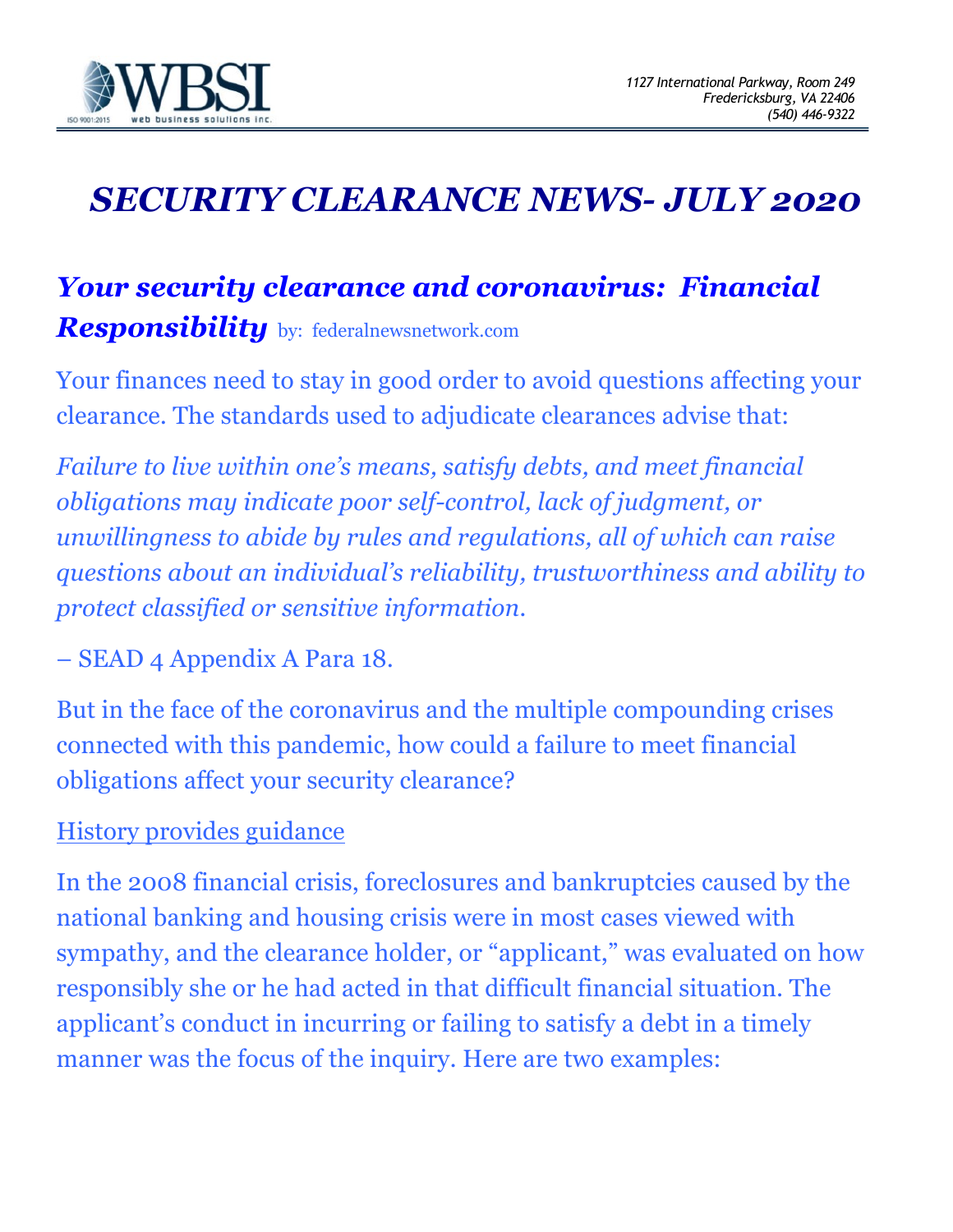

\* Example 1: An applicant could have made the monthly payments on his two mortgages and still have money left at the end of the month. Nevertheless, he stopped making the mortgage payments in the hope of qualifying for a short sale, and the properties eventually went into foreclosure. The Board held that his choice to default on his two mortgages raised doubts about his current reliability, trustworthiness, and good judgment. Clearance denied. ISCR Case No. 11-08271 (May 30, 2013).

\* Example 2: An applicant had bought and sold properties for years before the 2008 financial crisis. As a consequence of the crisis, he had a property foreclosed on and other debts forgiven through his state's anti-deficiency statute. Despite this, he was found to meet the requirements for a security clearance because he was able to demonstrate that he had made responsible and careful efforts at every stage to meet his financial responsibilities and, to the greatest extent possible, pay his debts. His conduct in the financial crisis and not the debts themselves was the basis for the favorable clearance decision. ISCR Case No. 12-04806 (App. Bd. July 3, 2014).

### **Good-faith efforts matter**

As an applicant, you have a good-faith obligation to honor your financial commitments and contracts. Your conduct, and not just numbers on a page, will be the basis for clearance decisions. With the financial burdens brought on by the COVID-19 pandemic, it is okay to take advantage of federal and state programs to help with paying or delaying rent or mortgages, utilities, and student loans. Government programs—such as the federal CARES act or those in your own state or locality—may reasonably be relied upon without prejudice to your clearance. As part of a future clearance investigation, you